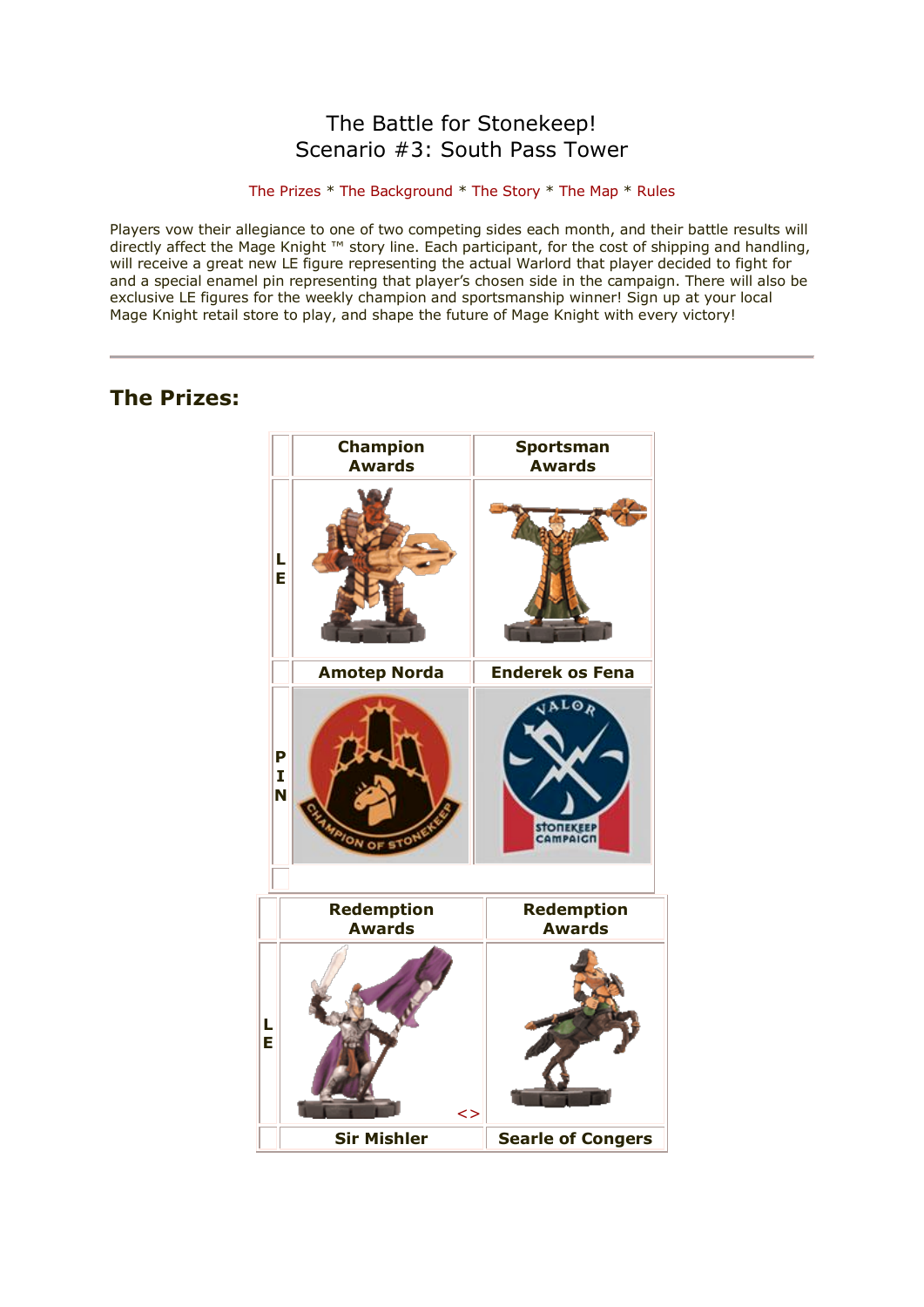

# **The Background :**

When the unstoppable armies of the Knights Immortal lay siege to the ancient border fortress of Stonekeep, the capable warriors of the Elemental League must defend their homeland at all costs! It is a battle between the High Elves and the Forest Elves and all the allies each can muster, and the price of failure is nothing less than death!



# **Sir Mishler**

As the armies of the Necropolis Sect battle their way south into Elemental League territory, the Knights Immortal charge the trusted Sir Mishler with the task of retaking Stonekeep. Mishler knows it is critical that the High Elves regain control of the castle to protect his homeland from invasion in the months ahead!





**Searle of Congres** Commander Searle knows she must successfully defend Stonekeep against the Knights Immortal armies. If she fails to stop the High Elven armies at South Pass, the League will be forced into a two-front war, and the Forest Elves will be in danger of losing their ancestral homelands. She must not fail!

# **The Story:**

# **Scenario #3: South Pass Tower**

The Elementals must defeat the Knights Immortal at South Pass Tower in order to buy time for their wounded to be moved down the mountainside to safety..

## **Commander Searle**

Commander Searle hurriedly tore the piece of fabric into long strip and began strapping the wounded Elf's leg to his scabbard. The man on her makeshift surgeon's table had suffered a severe fracture while eluding the Knights Immortal's advance war parties, and he was going to be one of the first sent back to Stonekeep. The Centaur Medic would let the other healers attend to his leg her Priestesses already had their hands full with more severe injuries. The medicine she had given the Elf had already dulled most of the pain, and he would soon lapse into a light sleep.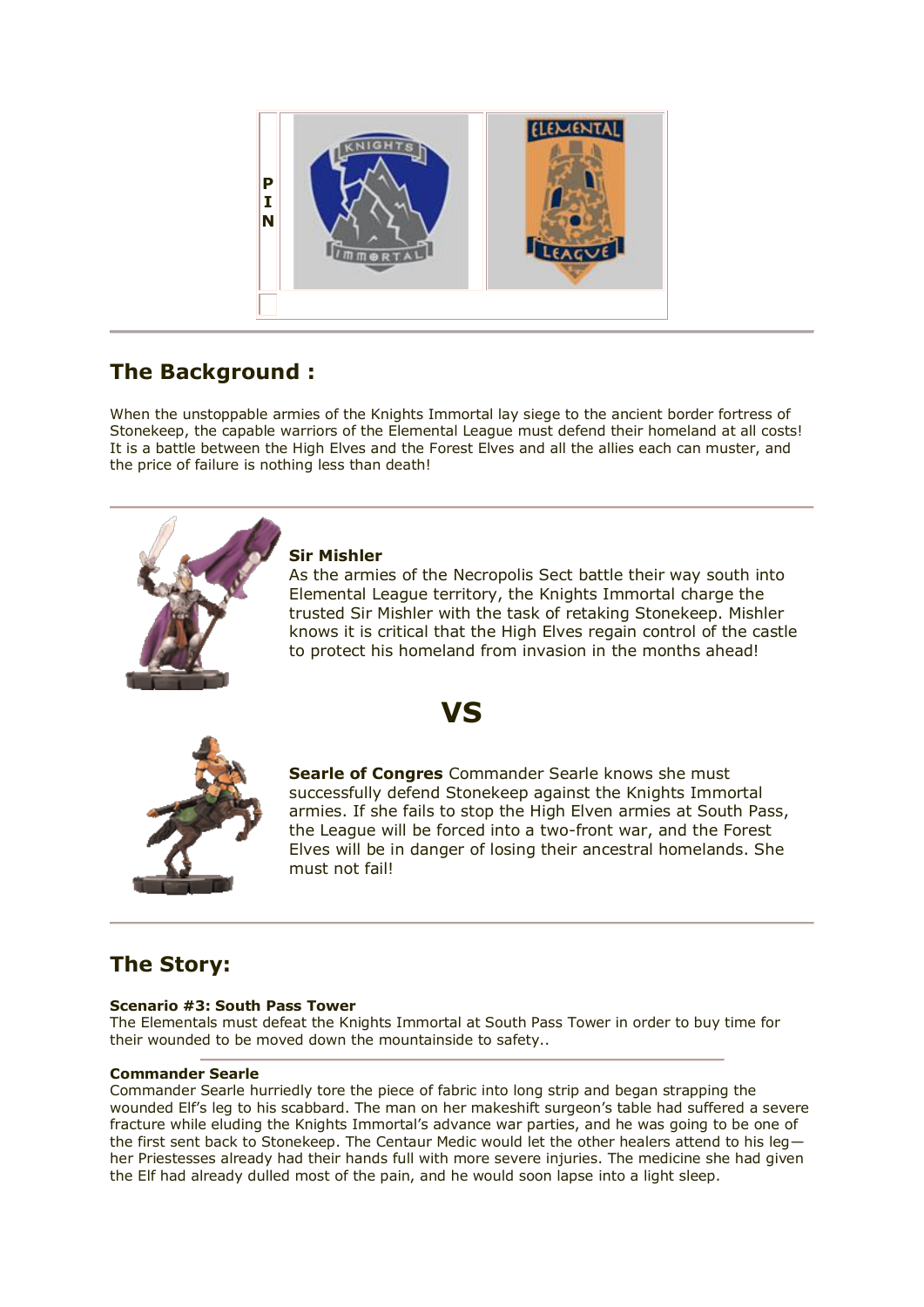The wave of Knights Immortal troops had pushed the Elementals back to South Pass Tower, an ancient structure within an hour's trot of Stonekeep. Commander Searle planned to make a stand here so the wounded could be moved safely down the mountain. She needed only to hold out for an hour or two, just long enough to get everyone inside and the gates closed. But if her warriors fell to the Knights ... the consequences could be disastrous.

"They just plowed through us," the Elf muttered, his mind clouded by pain and the potent drugs. "How are we going to stop them?"

"We will," Searle said, tying the knots more tightly around his leg. "We've got the Trolls. We've got the Faeries. We've got some of the best Elemental Priests and Mending Priestesses in the Wylden. If we work together and choose our targets, we can knock them down like rotting trees in a summer storm. It's what the League has always done. We fight together, and we're the stronger for it."

The young Elf nodded, his eyes starting to drift closed. "Commander?" he asked drowsily

"Yes?"

"I just wanted you to know ... that it's an honor to fight for you. My brother fought with your grandfather, Pike, when the League took Stonekeep from the Knights Immortal fifty years ago. Pike ... never left his wounded behind either."

Searle smiled. "I never met my grandfather," she said. "But from the stories I've heard, he was a true hero. It's good to know we have that in common." The Elf's eyes closed, and he drifted off to sleep. At her gesture, two soldiers loaded him onto the back of the wagon that was transporting the first load of wounded to Stonekeep.

"Commander Searle!" a voice called. The Centaur turned to see a Mending Priestess rushing over to her. "The Knights Immortal are preparing to attack!"

"All right," she acknowledged. "Give the order to form up ranks. Let's teach those high-borns a few lessons about trespassing on Elemental land!"

## **Sir Mishler**

A Shieldwall Knight dashed up to the commander, his heavy steel shield held at the ready. "Sir Mishler, preparations are in place for the assault on South Pass Tower," he reported. The Elementals are moving their wounded down to Stonekeep, and a sizable force is staying behind to cover their retreat. The Elementals mean to face us here, on open ground."

Mishler rubbed his chin. "I expected this from the Elementalists," he said. "After we pushed them back this morning, I figured they would stop and face us at some point. What is the status of our invasion force?"

"The main army is still half a day behind us," the Knight said. "But our advance troops are already here."

"Good. Let's take the fight to the Elementals so they don't have time to think about how large our main army might be. Are your warriors assembled?"

"Yes, commander."

"Then send in a few warbands of advance warriors to crush the Elementals," Mishler ordered. "I want that tower in our possession by nightfall, and the road on the far side sealed against scouts and skirmishers. We'll camp here for the night and begin our attack on Stonekeep at first light."

"Upon my honor, it will be done," the Knight said, bowing.